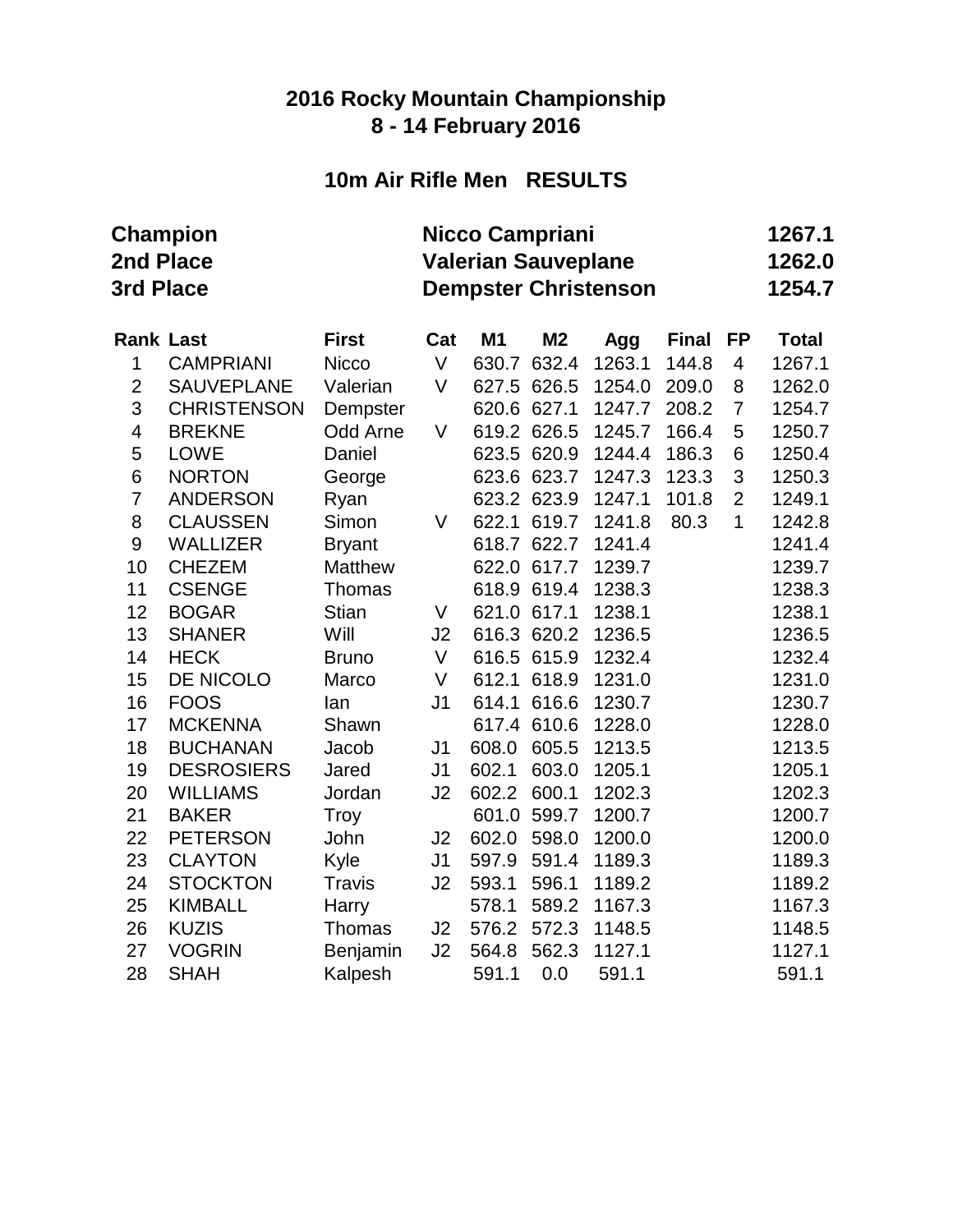## **10m Air Rifle Men Junior RESULTS**

| Champion<br>2nd Place<br>3rd Place |                 |     |       |                |                                            |                |             | 1242.5<br>1238.7<br>1220.5 |  |  |
|------------------------------------|-----------------|-----|-------|----------------|--------------------------------------------|----------------|-------------|----------------------------|--|--|
| <b>Rank Last</b>                   | <b>First</b>    | Cat | M1    | M <sub>2</sub> | Agg                                        | <b>Final</b>   | <b>FP</b>   | <b>Total</b>               |  |  |
| <b>SHANER</b>                      | Will            | J2  |       |                | 1236.5                                     | 182.2          | 6           | 1242.5                     |  |  |
| <b>FOOS</b>                        | lan             | J1  | 614.1 | 616.6          | 1230.7                                     | 206.2          | 8           | 1238.7                     |  |  |
| <b>BUCHANAN</b>                    | Jacob           | J1  | 608.0 | 605.5          | 1213.5                                     | 203.4          | 7           | 1220.5                     |  |  |
| <b>DESROSIERS</b>                  | Jared           | J1  | 602.1 | 603.0          | 1205.1                                     | 120.9          | 3           | 1208.1                     |  |  |
| <b>WILLIAMS</b>                    | Jordan          | J2  | 602.2 | 600.1          | 1202.3                                     | 140.4          | 4           | 1206.3                     |  |  |
| <b>PETERSON</b>                    | John            | J2  | 602.0 | 598.0          | 1200.0                                     | 159.6          | 5           | 1205.0                     |  |  |
| <b>CLAYTON</b>                     | Kyle            | J1  | 597.9 | 591.4          | 1189.3                                     | 99.3           | 2           | 1191.3                     |  |  |
| <b>STOCKTON</b>                    | Travis          | J2  | 593.1 | 596.1          | 1189.2                                     | 75.4           | $\mathbf 1$ | 1190.2                     |  |  |
| <b>KUZIS</b>                       | Thomas          | J2  |       | 572.3          | 1148.5                                     |                |             | 1148.5                     |  |  |
| <b>VOGRIN</b>                      | <b>Benjamin</b> | J2  | 564.8 | 562.3          | 1127.1                                     |                |             | 1127.1                     |  |  |
|                                    |                 |     |       | lan Foos       | <b>Will Shaner</b><br>616.3 620.2<br>576.2 | Jacob Buchanan |             |                            |  |  |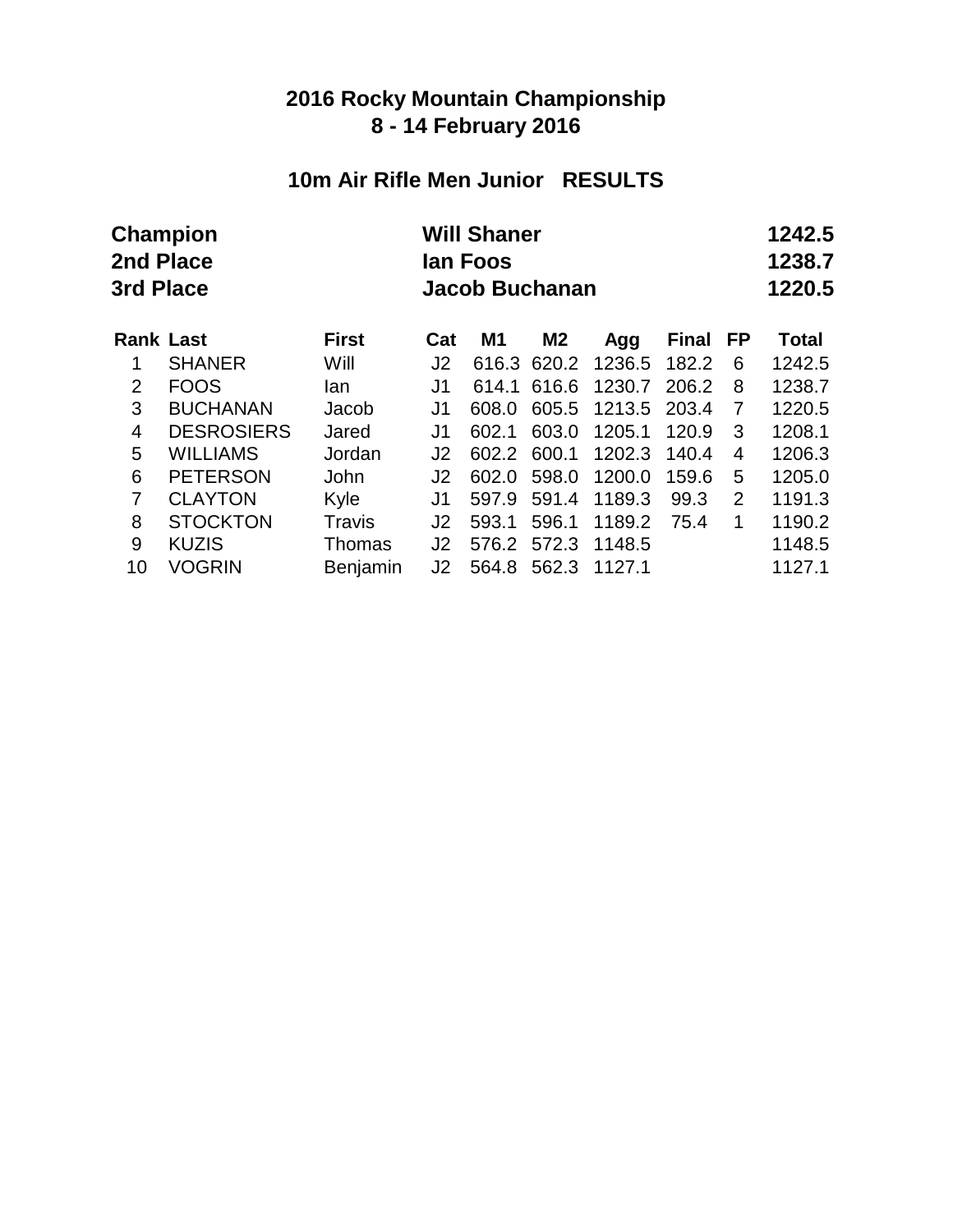#### **50m Prone Rifle Men RESULTS**

| Champion<br>2nd Place<br>3rd Place |                    |                 | <b>Michael McPhail</b><br><b>Marco De Nicolo</b><br><b>Matthew Emmons</b> |                |                |        |              |                |              |  |  |
|------------------------------------|--------------------|-----------------|---------------------------------------------------------------------------|----------------|----------------|--------|--------------|----------------|--------------|--|--|
| <b>Rank Last</b>                   |                    | <b>First</b>    | Cat                                                                       | M <sub>1</sub> | M <sub>2</sub> | Agg    | <b>Final</b> | FP             | <b>Total</b> |  |  |
| 1                                  | <b>MCPHAIL</b>     | Michael         |                                                                           | 629.3          | 629.0          | 1258.3 | 210.8        | 8              | 1266.3       |  |  |
| $\overline{2}$                     | DE NICOLO          | Marco           | V                                                                         | 625.4          | 630.4          | 1255.8 | 209.5        | $\overline{7}$ | 1262.8       |  |  |
| 3                                  | <b>EMMONS</b>      | <b>Matthew</b>  |                                                                           | 627.6          | 626.5          | 1254.1 | 145.3        | 4              | 1258.1       |  |  |
| 4                                  | <b>BREKNE</b>      | <b>Odd Arne</b> | V                                                                         | 624.8          | 625.0          | 1249.8 | 188.8        | 6              | 1255.8       |  |  |
| 5                                  | <b>BOGAR</b>       | Stian           | V                                                                         | 625.2          | 626.1          | 1251.3 | 124.6        | 3              | 1254.3       |  |  |
| 6                                  | <b>CHEZEM</b>      | Matthew         |                                                                           | 625.8          | 622.6          | 1248.4 | 167.1        | 5              | 1253.4       |  |  |
| $\overline{7}$                     | <b>SAUVEPLANE</b>  | Valerian        | V                                                                         | 623.6          | 625.7          | 1249.3 | 103.4        | $\overline{2}$ | 1251.3       |  |  |
| 8                                  | <b>GRAY</b>        | Henry           |                                                                           | 625.1          | 624.2          | 1249.3 | 81.0         | 1              | 1250.3       |  |  |
| 9                                  | <b>CAMPRIANI</b>   | <b>Nicco</b>    | V                                                                         | 624.4          | 623.6          | 1248.0 |              |                | 1248.0       |  |  |
| 10                                 | <b>UPTAGRAFFT</b>  | Eric            |                                                                           | 623.8          | 623.8          | 1247.6 |              |                | 1247.6       |  |  |
| 11                                 | <b>NORTON</b>      | George          |                                                                           | 622.3          | 624.5          | 1246.8 |              |                | 1246.8       |  |  |
| 12                                 | <b>CHRISTENSON</b> | Dempster        |                                                                           | 622.7          | 623.4          | 1246.1 |              |                | 1246.1       |  |  |
| 13                                 | <b>RIPPEL</b>      | Cassio          | V                                                                         | 618.0          | 624.9          | 1242.9 |              |                | 1242.9       |  |  |
| 14                                 | <b>LIUZZA</b>      | Michael         |                                                                           | 620.9          | 621.1          | 1242.0 |              |                | 1242.0       |  |  |
| 15                                 | <b>TRACY</b>       | Justin          |                                                                           | 621.7          | 620.1          | 1241.8 |              |                | 1241.8       |  |  |
| 16                                 | <b>HECK</b>        | <b>Bruno</b>    | V                                                                         | 617.1          | 623.8          | 1240.9 |              |                | 1240.9       |  |  |
| 17                                 | <b>LOWE</b>        | Daniel          |                                                                           | 616.5          | 623.6          | 1240.1 |              |                | 1240.1       |  |  |
| 18                                 | <b>CLAUSSEN</b>    | Simon           | V                                                                         | 621.8          | 618.0          | 1239.8 |              |                | 1239.8       |  |  |
| 19                                 | <b>BUCHANAN</b>    | Jacob           | J <sub>1</sub>                                                            | 621.9          | 617.6          | 1239.5 |              |                | 1239.5       |  |  |
| 20                                 | <b>SAWYER</b>      | Larry           |                                                                           | 621.1          | 617.6          | 1238.7 |              |                | 1238.7       |  |  |
| 21                                 | <b>CSENGE</b>      | Thomas          |                                                                           | 622.5          | 615.2          | 1237.7 |              |                | 1237.7       |  |  |
| 22                                 | <b>DION</b>        | Michel          | V                                                                         | 615.4          | 621.6          | 1237.0 |              |                | 1237.0       |  |  |
| 23                                 | <b>SHANER</b>      | Will            | J <sub>2</sub>                                                            | 619.4          | 617.6          | 1237.0 |              |                | 1237.0       |  |  |
| 24                                 | <b>ANTI</b>        | Michael         |                                                                           | 614.9          | 621.1          | 1236.0 |              |                | 1236.0       |  |  |
| 25                                 | <b>JOSS</b>        | John            |                                                                           | 608.9          | 623.9          | 1232.8 |              |                | 1232.8       |  |  |
| 26                                 | <b>MARTZ</b>       | Daniel          |                                                                           | 615.0          | 615.8          | 1230.8 |              |                | 1230.8       |  |  |
| 27                                 | <b>ELSTAD</b>      | Jorgen          | V                                                                         | 614.8          | 613.4          | 1228.2 |              |                | 1228.2       |  |  |
| 28                                 | <b>SYCH</b>        | Gregory         | V                                                                         | 618.0          | 608.4          | 1226.4 |              |                | 1226.4       |  |  |
| 29                                 | <b>PETERSON</b>    | John            | J <sub>2</sub>                                                            | 611.1          | 611.0          | 1222.1 |              |                | 1222.1       |  |  |
| 30                                 | <b>DESROSIERS</b>  | Jared           | J <sub>1</sub>                                                            | 606.7          | 611.7          | 1218.4 |              |                | 1218.4       |  |  |
| 31                                 | <b>NGUYEN</b>      | Kevin           |                                                                           | 600.6          | 608.7          | 1209.3 |              |                | 1209.3       |  |  |
| 32                                 | <b>ARIFOVIC</b>    | Asmir           |                                                                           | 597.7          | 611.0          | 1208.7 |              |                | 1208.7       |  |  |
| 33                                 | <b>LASTRA</b>      | Guido           |                                                                           | 602.5          | 605.5          | 1208.0 |              |                | 1208.0       |  |  |
| 34                                 | <b>FOOS</b>        | lan             | J <sub>1</sub>                                                            | 577.9          | 596.2          | 1174.1 |              |                | 1174.1       |  |  |
| 35                                 | <b>STOCKTON</b>    | <b>Travis</b>   | J <sub>2</sub>                                                            | 582.6          | 589.2          | 1171.8 |              |                | 1171.8       |  |  |
| 36                                 | <b>WOLFE</b>       | Steven          |                                                                           | 562.5          | 580.8          | 1143.3 |              |                | 1143.3       |  |  |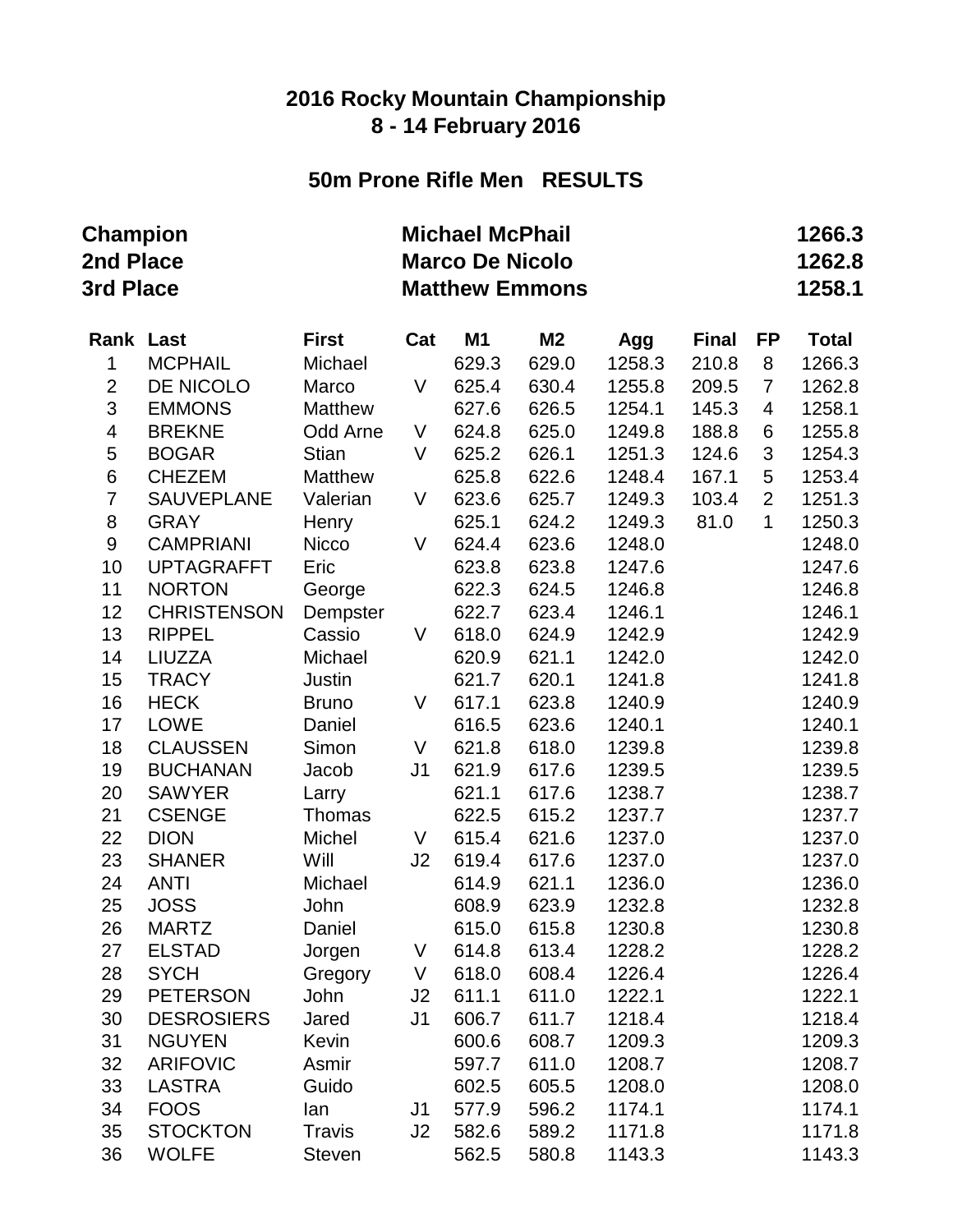#### **50m Three Position Rifle Men RESULTS**

|                         | Champion<br>2nd Place<br>3rd Place<br><b>Rank Last</b><br><b>First</b> |                 |                | <b>Matthew Emmons</b><br><b>Nicco Campriani</b><br><b>Marco De Nicolo</b> |                |                |    |      |     |              |                |              |
|-------------------------|------------------------------------------------------------------------|-----------------|----------------|---------------------------------------------------------------------------|----------------|----------------|----|------|-----|--------------|----------------|--------------|
|                         |                                                                        |                 | Cat            | M <sub>1</sub>                                                            | x <sub>1</sub> | M <sub>2</sub> | x2 | Agg  | Tx  | <b>Final</b> | <b>FP</b>      | <b>Total</b> |
| 1                       | <b>EMMONS</b>                                                          | <b>Matthew</b>  |                | 1184                                                                      | 77             | 1177           | 64 | 2361 | 141 | 460.9        | $\overline{7}$ | 2368         |
| $\overline{2}$          | <b>CAMPRIANI</b>                                                       | <b>Nicco</b>    | V              | 1180                                                                      | 77             | 1179           | 70 | 2359 | 147 | 438.8        | 5              | 2364         |
| 3                       | DE NICOLO                                                              | Marco           | V              | 1178                                                                      | 74             | 1181           | 76 | 2359 | 150 | 428.1        | $\overline{4}$ | 2363         |
| $\overline{\mathbf{4}}$ | <b>SAUVEPLANE</b>                                                      | Valerian        | V              | 1173                                                                      | 68             | 1182           | 72 | 2355 | 140 | 462.2        | 8              | 2363         |
| 5                       | <b>BREKNE</b>                                                          | <b>Odd Arne</b> | V              | 1175                                                                      | 64             | 1177           | 62 | 2352 | 126 | 448.5        | 6              | 2358         |
| 6                       | <b>CHRISTENSON</b>                                                     | Dempster        |                | 1175                                                                      | 63             | 1170           | 63 | 2345 | 126 | dns          | 1              | 2346         |
| $\overline{7}$          | <b>CLAUSSEN</b>                                                        | Simon           | V              | 1168                                                                      | 61             | 1171           | 56 | 2339 | 117 | 397.9        | $\overline{2}$ | 2341         |
| 8                       | <b>NORTON</b>                                                          | George          |                | 1170                                                                      | 47             | 1167           | 52 | 2337 | 99  | 412.7        | 3              | 2340         |
| $\overline{9}$          | <b>LOWE</b>                                                            | Daniel          |                | 1161                                                                      | 50             | 1175           | 62 | 2336 | 112 |              |                | 2336         |
| 10                      | <b>BOGAR</b>                                                           | <b>Stian</b>    | V              | 1166                                                                      | 63             | 1160           | 56 | 2326 | 119 |              |                | 2326         |
| 11                      | <b>HECK</b>                                                            | <b>Bruno</b>    | V              | 1167                                                                      | 60             | 1157           | 46 | 2324 | 106 |              |                | 2324         |
| 12                      | <b>BUCHANAN</b>                                                        | Jacob           | J <sub>1</sub> | 1162                                                                      | 54             | 1159           | 54 | 2321 | 108 |              |                | 2321         |
| 13                      | <b>CSENGE</b>                                                          | Thomas          |                | 1161                                                                      | 52             | 1159           | 54 | 2320 | 106 |              |                | 2320         |
| 14                      | <b>SYCH</b>                                                            | Gregory         | V              | 1155                                                                      | 44             | 1153           | 44 | 2308 | 88  |              |                | 2308         |
| 15                      | <b>RIPPEL</b>                                                          | Cassio          | V              | 1154                                                                      | 62             | 1146           | 45 | 2300 | 107 |              |                | 2300         |
| 16                      | <b>SHANER</b>                                                          | Will            | J2             | 1156                                                                      | 43             | 1134           | 33 | 2290 | 76  |              |                | 2290         |
| 17                      | <b>MARTZ</b>                                                           | Daniel          |                | 1143                                                                      | 54             | 1130           | 36 | 2273 | 90  |              |                | 2273         |
| 18                      | <b>ELSTAD</b>                                                          | Jorgen          | V              | 1136                                                                      | 33             | 1135           | 35 | 2271 | 68  |              |                | 2271         |
| 19                      | <b>DESROSIERS</b>                                                      | Jared           | J <sub>1</sub> | 1132                                                                      | 35             | 1124           | 37 | 2256 | 72  |              |                | 2256         |
| 20                      | <b>FOOS</b>                                                            | lan             | J <sub>1</sub> | 1083                                                                      | 18             | 1127           | 28 | 2210 | 46  |              |                | 2210         |
| 21                      | <b>LASTRA</b>                                                          | Guido           |                | 1095                                                                      | 26             | 1109           | 22 | 2204 | 48  |              |                | 2204         |
| 22                      | <b>PETERSON</b>                                                        | John            | J2             | 1110                                                                      | 30             | 1082           | 27 | 2192 | 57  |              |                | 2192         |
| 23                      | <b>STOCKTON</b>                                                        | <b>Travis</b>   | J2             | 1066                                                                      | 21             | 1009           | 10 | 2075 | 31  |              |                | 2075         |
| 24                      | <b>KUZIS</b>                                                           | Thomas          | J2             | 1019                                                                      | 13             | 1006           | 10 | 2025 | 23  |              |                | 2025         |
| 25                      | <b>BLACKSTEN</b>                                                       | Iyn             | J3             | 811                                                                       | 5              | 820            | 5  | 1631 | 10  |              |                | 1631         |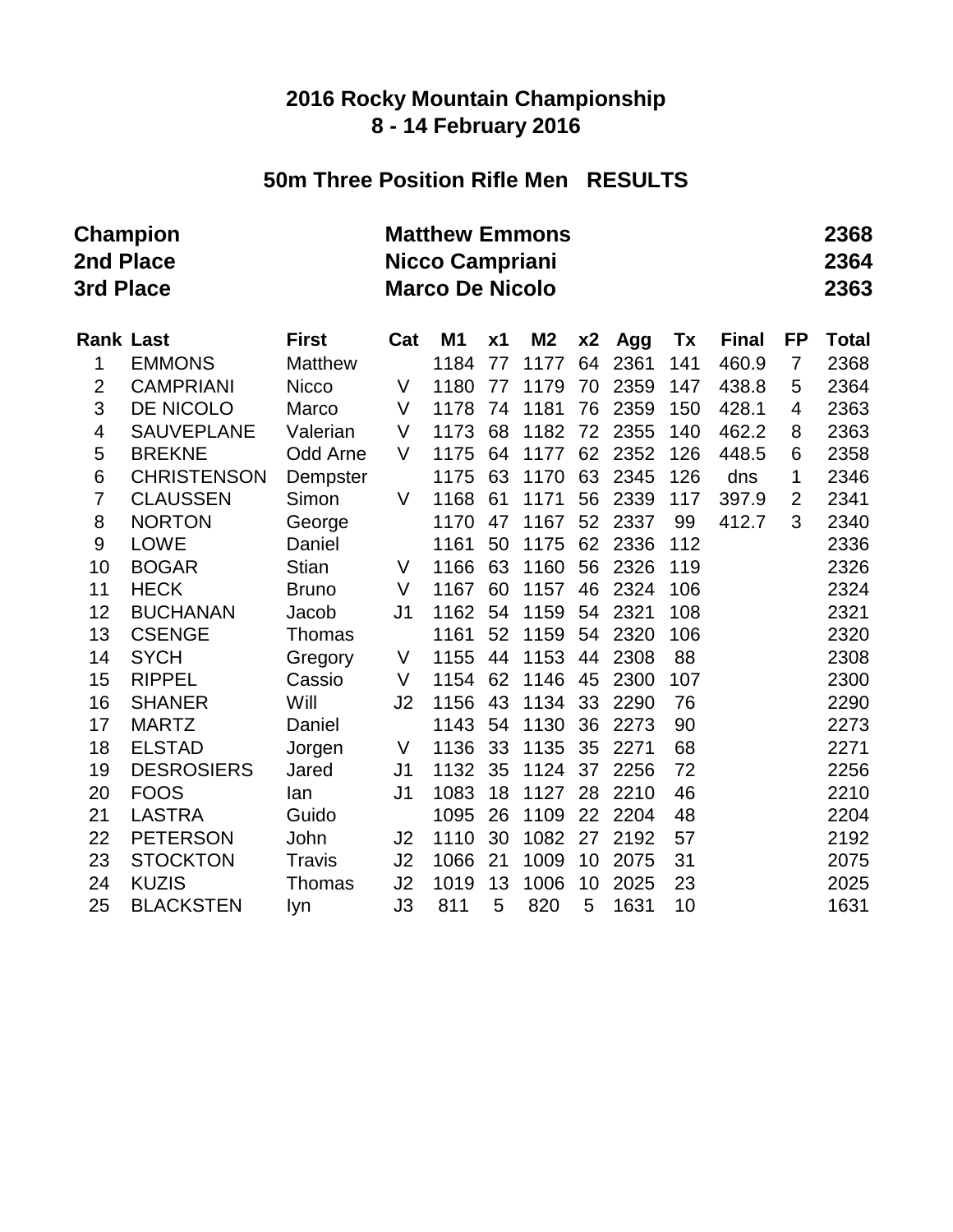#### **50m Three Position Rifle Men Junior RESULTS**

| 2nd Place<br>3rd Place | Champion          |              |     | Jacob Buchanan<br><b>Will Shaner</b><br><b>Jared Desrosiers</b> |       |                |     |      |     |              |           | 2329<br>2297<br>2262 |  |
|------------------------|-------------------|--------------|-----|-----------------------------------------------------------------|-------|----------------|-----|------|-----|--------------|-----------|----------------------|--|
| <b>Rank Last</b>       |                   | <b>First</b> | Cat | M1                                                              | $x_1$ | M <sub>2</sub> | x2  | Agg  | Tx  | <b>Final</b> | <b>FP</b> | <b>Total</b>         |  |
| 1                      | <b>BUCHANAN</b>   | Jacob        | J1  | 1162                                                            | 54    | 1159           | 54  | 2321 | 108 | 449.8        | 8         | 2329                 |  |
| 2                      | <b>SHANER</b>     | Will         | J2  | 1156                                                            | 43    | 1134           | 33  | 2290 | 76  | 445.3        | 7         | 2297                 |  |
| 3                      | <b>DESROSIERS</b> | Jared        | J1  | 1132 35                                                         |       | 1124           | 37  | 2256 | 72  | 423.7        | 6         | 2262                 |  |
| 4                      | <b>FOOS</b>       | lan          | J1  | 1083                                                            | 18    | 1127           | -28 | 2210 | 46  | 413.2        | 5         | 2215                 |  |
| 5                      | <b>PETERSON</b>   | <b>John</b>  | J2  | 1110                                                            | 30    | 1082 27        |     | 2192 | 57  | 398.0        | 4         | 2196                 |  |
| 6                      | <b>STOCKTON</b>   | Travis       | J2  | 1066                                                            | 21    | 1009           | 10  | 2075 | 31  | 377.3        | 3         | 2078                 |  |
| 7                      | <b>KUZIS</b>      | Thomas       | J2  | 1019                                                            | 13    | 1006           | 10  | 2025 | 23  | 353.3        | 2         | 2027                 |  |
| 8                      | <b>BLACKSTEN</b>  | lyn          | J3  | 811                                                             | 5     | 820            | 5   | 1631 | 10  | 304.9        | 1         | 1632                 |  |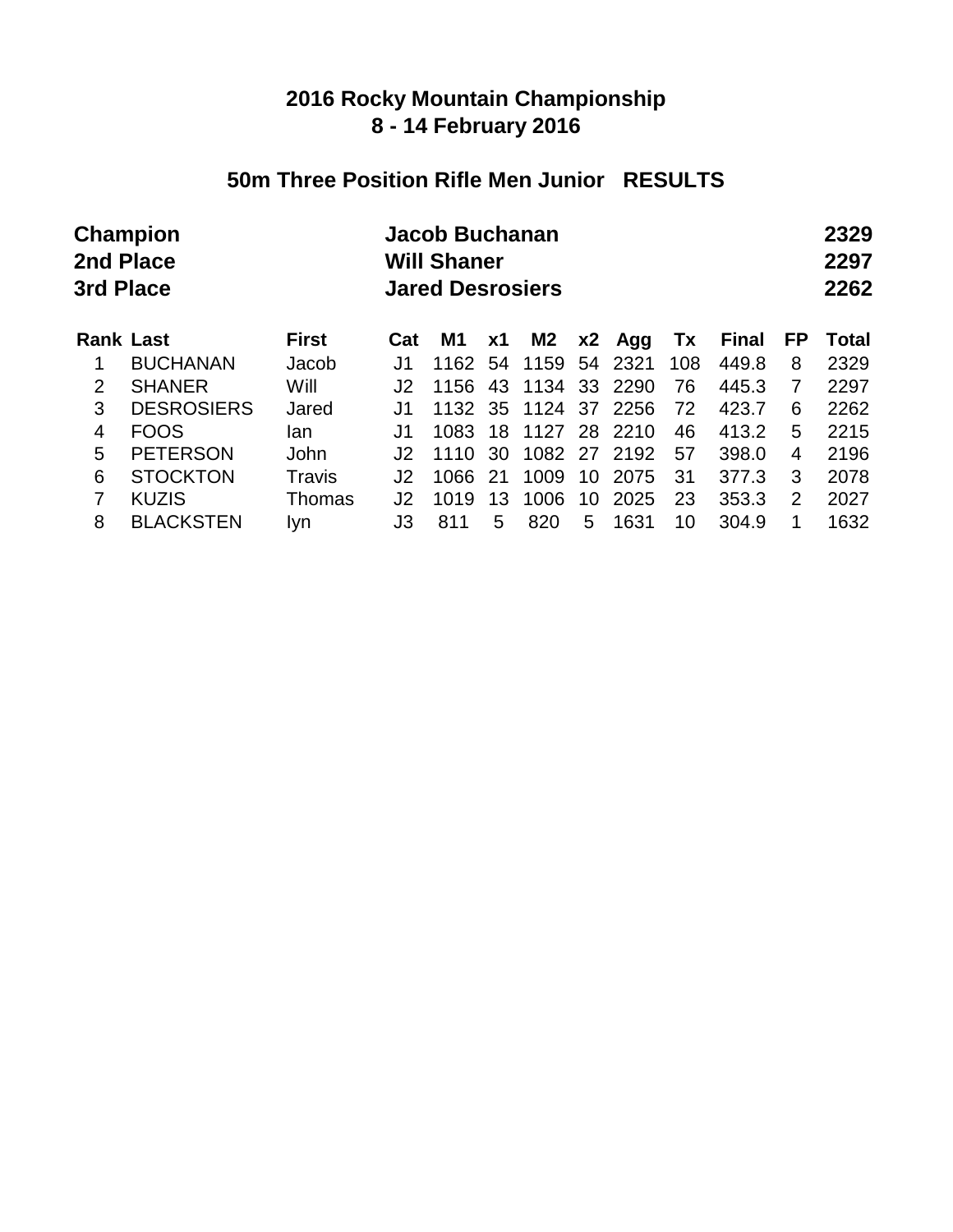# **10m Air Rifle Women RESULTS**

| Champion<br>2nd Place |                         |                  | <b>Petra Zublasing</b><br><b>Sarah Beard</b> |                      |                |       |              |                |              |
|-----------------------|-------------------------|------------------|----------------------------------------------|----------------------|----------------|-------|--------------|----------------|--------------|
| 3rd Place             |                         |                  |                                              | <b>Rhiann Travis</b> |                |       |              |                | 838.9        |
| <b>Rank Last</b>      |                         | <b>First</b>     | Cat                                          | M1                   | M <sub>2</sub> | Agg   | <b>Final</b> | <b>FP</b>      | <b>Total</b> |
| 1                     | <b>ZUBLASING</b>        | Petra            | V                                            | 413.9                | 422.5          | 836.4 | 185.1        | 6              | 842.4        |
| $\overline{2}$        | <b>BEARD</b>            | Sarah            |                                              | 416.8                | 418.4          | 835.2 | 206.4        | $\overline{7}$ | 842.2        |
| 3                     | <b>TRAVIS</b>           | Rhiann           | J1                                           | 416.7                | 414.2          | 830.9 | 208.9        | 8              | 838.9        |
| 4                     | <b>SOWASH</b>           | Amy              |                                              | 413.8                | 415.8          | 829.6 | 162.2        | 5              | 834.6        |
| 5                     | <b>STITH</b>            | Emily            | J <sub>2</sub>                               | 415.3                | 413.9          | 829.2 | 141.8        | 4              | 833.2        |
| 6                     | <b>HOLSOPPLE</b>        | Emily            |                                              | 415.3                | 413.9          | 829.2 | 100.8        | $\overline{2}$ | 831.2        |
| 7                     | <b>SENA</b>             | Sabrina          | V                                            | 408.3                | 418.2 826.5    |       |              |                | 826.5        |
| 8                     | <b>KEMPLEY</b>          | Reya             |                                              | 410.9                | 412.9          | 823.8 | 77.0         | 1              | 824.8        |
| 9                     | <b>PHILLIPS</b>         | Morgan           | J <sub>1</sub>                               | 411.3                | 408.7          | 820.0 |              |                | 820.0        |
| 10                    | <b>MCNEIL</b>           | Erin             |                                              | 405.1                | 409.7          | 814.8 | 121.2        | 3              | 817.8        |
| 11                    | <b>MARSH</b>            | Elizabeth        | J1                                           | 408.5                | 407.4          | 815.9 |              |                | 815.9        |
| 12                    | <b>GOMES</b>            | Ruby             | J2                                           | 408.0                | 405.0          | 813.0 |              |                | 813.0        |
| 13                    | <b>GRUNWELL-LACEY</b>   | Lisette          |                                              | 404.8                | 406.9          | 811.7 |              |                | 811.7        |
| 14                    | <b>JACOBS</b>           | Kendra           | J1                                           | 405.8                | 404.0          | 809.8 |              |                | 809.8        |
| 15                    | <b>MERCADO MARTINEZ</b> | Yarimar          | V                                            | 401.1                | 408.6          | 809.7 |              |                | 809.7        |
| 16                    | <b>ALVES</b>            | E. Ann           |                                              | 405.1                | 404.1          | 809.2 |              |                | 809.2        |
| 17                    | <b>WAY</b>              | Macey            | J2                                           | 405.0                | 403.5          | 808.5 |              |                | 808.5        |
| 18                    | <b>FRANCISCO</b>        | Olivia           | J2                                           | 402.2                | 405.6          | 807.8 |              |                | 807.8        |
| 19                    | <b>SIGMON</b>           | Hailee           | J2                                           | 404.4                | 402.9          | 807.3 |              |                | 807.3        |
| 20                    | <b>GORDON</b>           | Abigail          | J2                                           | 401.2                | 403.9          | 805.1 |              |                | 805.1        |
| 21                    | <b>OBERLE</b>           | Margaret         | J2                                           | 403.8                | 401.2          | 805.0 |              |                | 805.0        |
| 22                    | <b>CHERAMIE</b>         | Emily            | J2                                           | 396.2                | 406.6          | 802.8 |              |                | 802.8        |
| 23                    | <b>KREB</b>             | Morgan           | J3                                           | 397.5                | 399.4          | 796.9 |              |                | 796.9        |
| 24                    | <b>EWALD</b>            | Rosane           | V                                            | 394.7                | 399.0          | 793.7 |              |                | 793.7        |
| 25                    | <b>KORTHAS</b>          | Maddison         | J <sub>1</sub>                               | 397.8                | 395.0          | 792.8 |              |                | 792.8        |
| 26                    | <b>NELSON</b>           | Maranda          | J1                                           | 395.7                | 395.4          | 791.1 |              |                | 791.1        |
| 27                    | <b>YOUNG</b>            | Erin             | J2                                           | 397.7                | 391.9          | 789.6 |              |                | 789.6        |
| 28                    | <b>STRAUGH</b>          | Mackenzie        | J3                                           | 394.6                | 386.4          | 781.0 |              |                | 781.0        |
| 29                    | <b>KAUFMAN</b>          | Kera             | J <sub>1</sub>                               | 390.0                | 390.8          | 780.8 |              |                | 780.8        |
| 30                    | <b>HOFFMAN</b>          | <b>Nicolette</b> | J3                                           | 377.9                | 383.0          | 760.9 |              |                | 760.9        |
| 31                    | <b>TORRENCE</b>         | Katie            | J3                                           | 374.2                | 372.7          | 746.9 |              |                | 746.9        |
| 32                    | <b>SMITH</b>            | Alexandra        | J3                                           | 366.5                | 320.8          | 687.3 |              |                | 687.3        |
| 33                    | <b>SCHERER</b>          | Sarah            |                                              | 416.7                | dns            | 416.7 |              |                | 416.7        |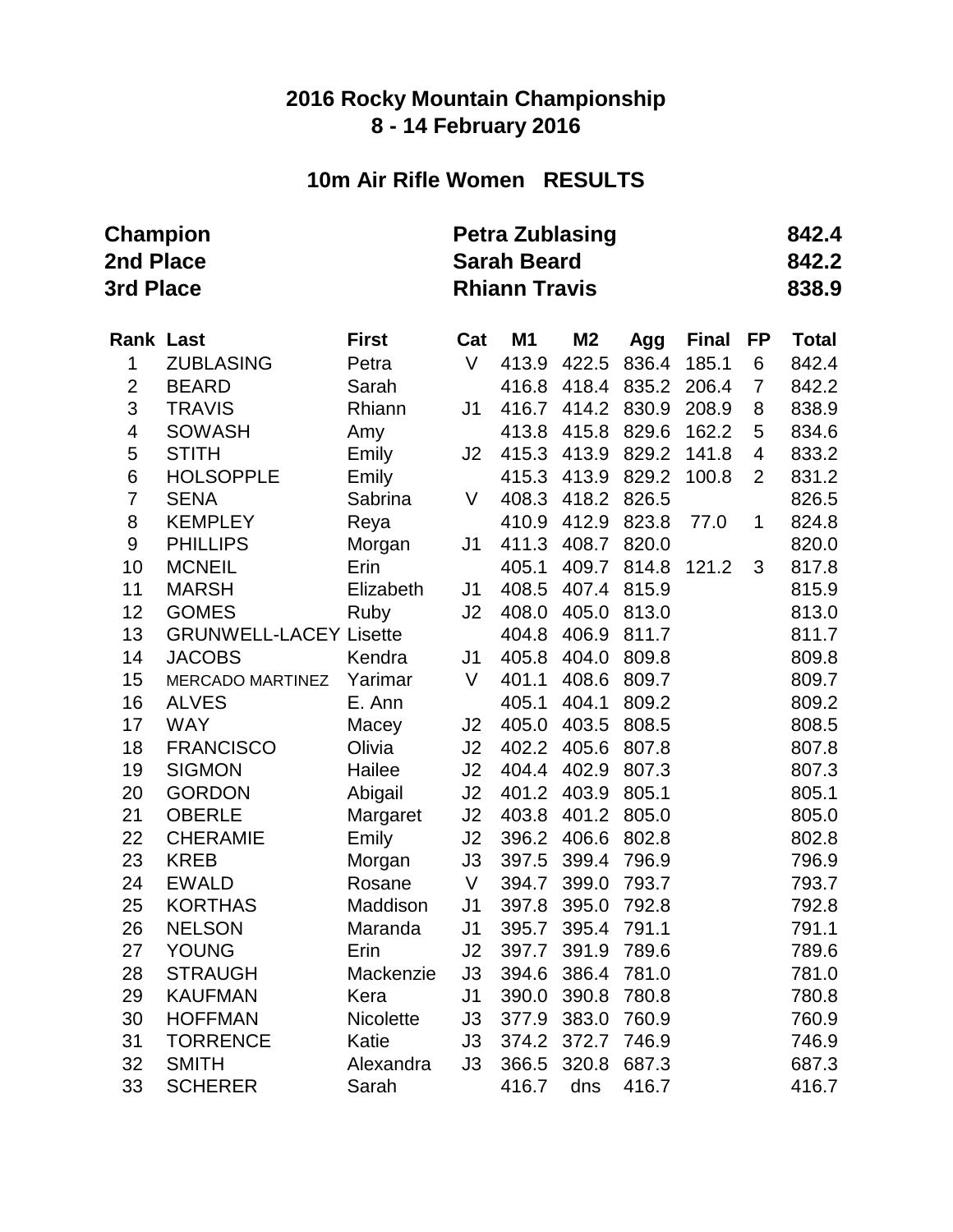#### **10m Air Rifle Women Junior RESULTS**

| <b>Champion</b><br>2nd Place<br>3rd Place |                  |              | <b>Rhiann Travis</b><br><b>Emily Stith</b><br><b>Morgan Phillips</b> |                |                |       |              |                |              |  |
|-------------------------------------------|------------------|--------------|----------------------------------------------------------------------|----------------|----------------|-------|--------------|----------------|--------------|--|
| <b>Rank Last</b>                          |                  | <b>First</b> | Cat                                                                  | M <sub>1</sub> | M <sub>2</sub> | Agg   | <b>Final</b> | <b>FP</b>      | <b>Total</b> |  |
| 3                                         | <b>TRAVIS</b>    | Rhiann       | J <sub>1</sub>                                                       | 416.7          | 414.2          | 830.9 | 208.2        | 8              | 838.9        |  |
| 6                                         | <b>STITH</b>     | Emily        | J2                                                                   | 415.3          | 413.9          | 829.2 | 206.1        | $\overline{7}$ | 836.2        |  |
| 9                                         | <b>PHILLIPS</b>  | Morgan       | J <sub>1</sub>                                                       | 411.3          | 408.7          | 820.0 |              | 1              | 821.0        |  |
| 10                                        | <b>MARSH</b>     | Elizabeth    | J <sub>1</sub>                                                       | 408.5          | 407.4          | 815.9 |              | 1              | 816.9        |  |
| 12                                        | <b>GOMES</b>     | Ruby         | J2                                                                   | 408.0          | 405.0          | 813.0 | 119.4        | 3              | 816.0        |  |
| 14                                        | <b>JACOBS</b>    | Kendra       | J1                                                                   | 405.8          | 404.0          | 809.8 | 181.8        | 6              | 815.8        |  |
| 17                                        | <b>WAY</b>       | Macey        | J2                                                                   | 405.0          | 403.5          | 808.5 | 160.3        | 5              | 813.5        |  |
| 18                                        | <b>SIGMON</b>    | Hailee       | J2                                                                   | 404.4          | 402.9          | 807.3 | 140.2        | 4              | 811.3        |  |
| 19                                        | <b>FRANCISCO</b> | Olivia       | J2                                                                   | 402.2          | 405.6          | 807.8 | 97.4         | $\overline{2}$ | 809.8        |  |
| 20                                        | <b>GORDON</b>    | Abigail      | J2                                                                   | 401.2          | 403.9          | 805.1 |              |                | 805.1        |  |
| 21                                        | <b>OBERLE</b>    | Margaret     | J2                                                                   | 403.8          | 401.2          | 805.0 |              |                | 805.0        |  |
| 22                                        | <b>CHERAMIE</b>  | Emily        | J2                                                                   | 396.2          | 406.6          | 802.8 |              |                | 802.8        |  |
| 23                                        | <b>KREB</b>      | Morgan       | J3                                                                   | 397.5          | 399.4          | 796.9 |              |                | 796.9        |  |
| 25                                        | <b>KORTHAS</b>   | Maddison     | J <sub>1</sub>                                                       | 397.8          | 395.0          | 792.8 |              |                | 792.8        |  |
| 26                                        | <b>NELSON</b>    | Maranda      | J1                                                                   | 395.7          | 395.4          | 791.1 |              |                | 791.1        |  |
| 27                                        | <b>YOUNG</b>     | Erin         | J <sub>2</sub>                                                       | 397.7          | 391.9          | 789.6 |              |                | 789.6        |  |
| 28                                        | <b>STRAUGH</b>   | Mackenzie    | J3                                                                   | 394.6          | 386.4          | 781.0 |              |                | 781.0        |  |
| 29                                        | <b>KAUFMAN</b>   | Kera         | J <sub>1</sub>                                                       | 390.0          | 390.8          | 780.8 |              |                | 780.8        |  |
| 30                                        | <b>HOFFMAN</b>   | Nicolette    | J3                                                                   | 377.9          | 383.0          | 760.9 |              |                | 760.9        |  |
| 31                                        | <b>TORRENCE</b>  | Katie        | J3                                                                   | 374.2          | 372.7          | 746.9 |              |                | 746.9        |  |
| 32                                        | <b>SMITH</b>     | Alexandra    | J3                                                                   | 366.5          | 320.8          | 687.3 |              |                | 687.3        |  |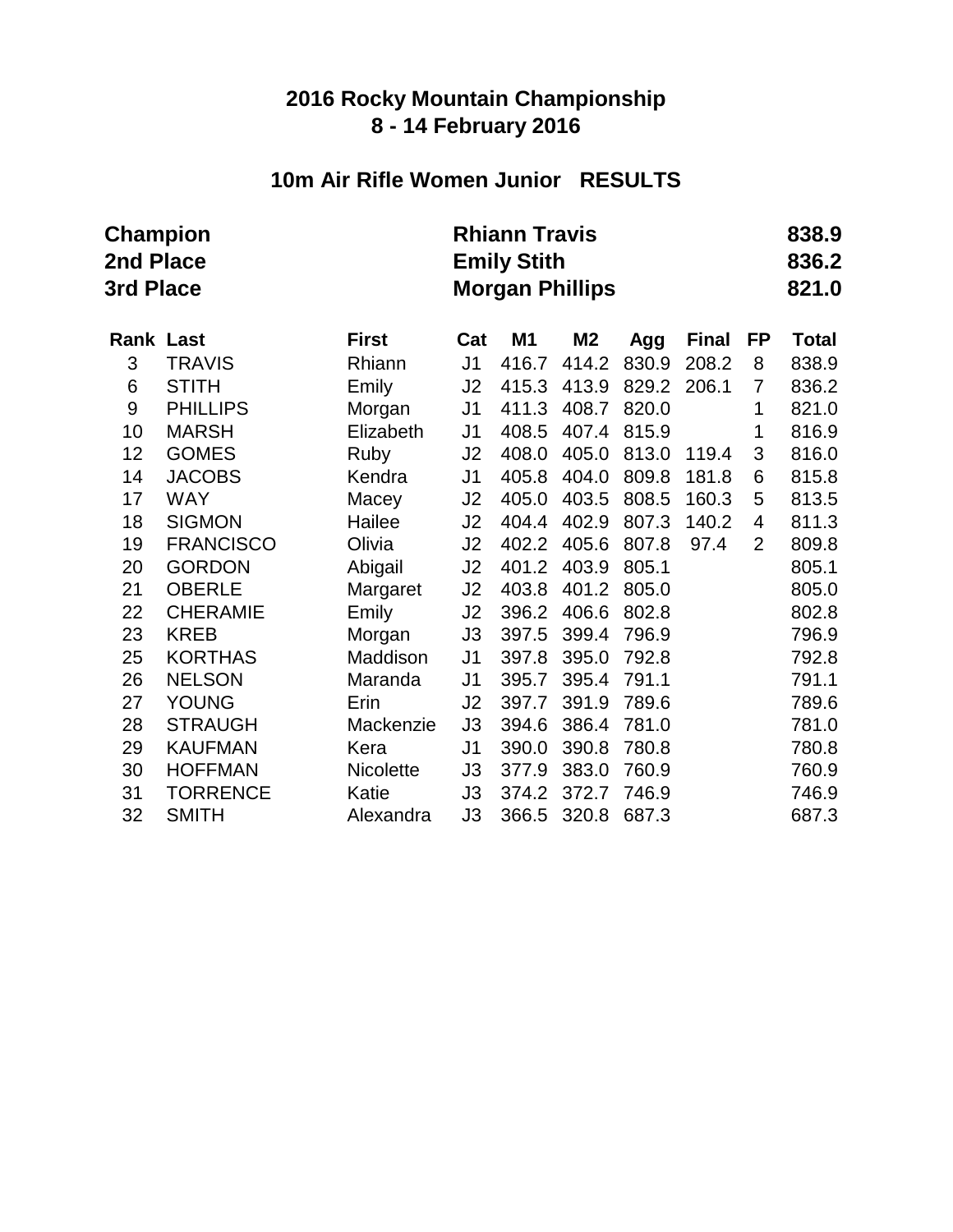## **50m Three Position Rifle Women RESULTS**

| Champion<br>2nd Place<br>3rd Place |                         |                | <b>Petra Zublasing</b><br><b>Sarah Scherer</b><br><b>Emily Holsopple</b> |     |                 |                |       |      |    |              |                          | 1186<br>1176<br>1176 |
|------------------------------------|-------------------------|----------------|--------------------------------------------------------------------------|-----|-----------------|----------------|-------|------|----|--------------|--------------------------|----------------------|
| <b>Rank Last</b>                   |                         | <b>First</b>   | Cat                                                                      | M1  | x <sub>1</sub>  | M <sub>2</sub> | x2    | Agg  | Tx | <b>Final</b> | FP                       | <b>Total</b>         |
| 1                                  | <b>ZUBLASING</b>        | Petra          | V                                                                        | 593 | 36              | 585            | 31    | 1178 | 67 | 458.5        | 8                        | 1186                 |
| $\mathbf{2}$                       | <b>SCHERER</b>          | Sarah          |                                                                          | 587 | 32              | 582            | 27    | 1169 | 59 | 458.4        | 7                        | 1176                 |
| 3                                  | <b>HOLSOPPLE</b>        | Emily          |                                                                          | 587 | 27              | 584            | 25    | 1171 | 52 | 430.2        | 5                        | 1176                 |
| 4                                  | <b>BEARD</b>            | Sarah          |                                                                          | 589 | 28              | 579            | 23    | 1168 | 51 | 444.2        | 6                        | 1174                 |
| 5                                  | <b>SOWASH</b>           | Amy            |                                                                          | 584 | 30              | 584            | 28    | 1168 | 58 | 397.3        | $\overline{2}$           | 1170                 |
| 6                                  | <b>MARSH</b>            | Elizabeth      | J1                                                                       | 576 | 20              | 577            | 20    | 1153 | 40 | 421.1        | $\overline{\mathcal{A}}$ | 1157                 |
| $\overline{7}$                     | <b>KEMPLEY</b>          | Reya           |                                                                          | 577 | 25              | 576            | 28    | 1153 | 53 | 409.0        | 3                        | 1156                 |
| 8                                  | <b>MCNEIL</b>           | Erin           |                                                                          | 579 | 28              | 575            | 21    | 1154 | 49 | 391.7        | 1                        | 1155                 |
| $\boldsymbol{9}$                   | <b>PHILLIPS</b>         | Morgan         | J1                                                                       | 574 | 20              | 575            | 26    | 1149 | 46 |              |                          | 1149                 |
| 10                                 | <b>SENA</b>             | Sabrina        | V                                                                        | 575 | 23              | 573            | 22    | 1148 | 45 |              |                          | 1148                 |
| 11                                 | <b>STITH</b>            | Emily          | J2                                                                       | 574 | 21              | 573            | 25    | 1147 | 46 |              |                          | 1147                 |
| 12                                 | <b>FURRER</b>           | Amanda         |                                                                          | 573 | 23              | 572            | 25    | 1145 | 48 |              |                          | 1145                 |
| 13                                 | <b>GRUNWELL-LACEY</b>   | Lisette        |                                                                          | 566 | 17              | 566            | 12    | 1132 | 29 |              |                          | 1132                 |
| 14                                 | <b>MERCADO MARTINEZ</b> | Yarimar        | V                                                                        | 558 | 13              | 569            | 15    | 1127 | 28 |              |                          | 1127                 |
| 15                                 | <b>LUK</b>              | Cindy          |                                                                          | 567 | 20              | 559            | 16    | 1126 | 36 |              |                          | 1126                 |
| 16                                 | <b>TRAVIS</b>           | Rhiann         | J1                                                                       | 564 | 19              | 559            | 21    | 1123 | 40 |              |                          | 1123                 |
| 17                                 | <b>GOMES</b>            | Ruby           | J2                                                                       | 553 | 12              | 559            | 18    | 1112 | 30 |              |                          | 1112                 |
| 18                                 | <b>OBERLE</b>           | Margaret       | J <sub>2</sub>                                                           | 556 | 11              | 555            | 13    | 1111 | 24 |              |                          | 1111                 |
| 19                                 | <b>EWALD</b>            | Rosane         | V                                                                        | 560 | 18              | 550            | $9\,$ | 1110 | 27 |              |                          | 1110                 |
| 20                                 | <b>NELSON</b>           | Maranda        | J <sub>1</sub>                                                           | 542 | 11              | 562            | 17    | 1104 | 28 |              |                          | 1104                 |
| 21                                 | <b>FRANCISCO</b>        | Olivia         | J2                                                                       | 539 | $6\phantom{1}6$ | 565            | 19    | 1104 | 25 |              |                          | 1104                 |
| 22                                 | <b>SIGMON</b>           | Hailee         | J <sub>2</sub>                                                           | 550 | 19              | 553            | 14    | 1103 | 33 |              |                          | 1103                 |
| 23                                 | <b>GORDON</b>           | Abigail        | J2                                                                       | 549 | 14              | 551            | 17    | 1100 | 31 |              |                          | 1100                 |
| 24                                 | <b>CHERAMIE</b>         | Emily          | J2                                                                       | 553 | 14              | 547            | 12    | 1100 | 26 |              |                          | 1100                 |
| 25                                 | <b>WAY</b>              | Macey          | J2                                                                       | 542 | $\overline{7}$  | 553            | 17    | 1095 | 24 |              |                          | 1095                 |
| 26                                 | <b>KAUFMAN</b>          | Kera           | J <sub>1</sub>                                                           | 541 | $12 \,$         | 547            | 11    | 1088 | 23 |              |                          | 1088                 |
| 27                                 | <b>JACOBS</b>           | Kendra         | J1                                                                       | 542 | 10              | 546            | 13    | 1088 | 23 |              |                          | 1088                 |
| 28                                 | <b>KORTHAS</b>          | Maddison       | J1                                                                       | 536 | 13              | 538            | 6     | 1074 | 19 |              |                          | 1074                 |
| 29                                 | <b>YOUNG</b>            | Erin           | J2                                                                       | 539 | 12              | 533            | 12    | 1072 | 24 |              |                          | 1072                 |
| 30                                 | <b>STRAUGH</b>          | Mackenzie      | J3                                                                       | 530 | 9               | 536            | 10    | 1066 | 19 |              |                          | 1066                 |
| 31                                 | <b>KEIKEN</b>           | <b>Barbara</b> |                                                                          | 491 | 5               | 464            | 5     | 955  | 10 |              |                          | 955                  |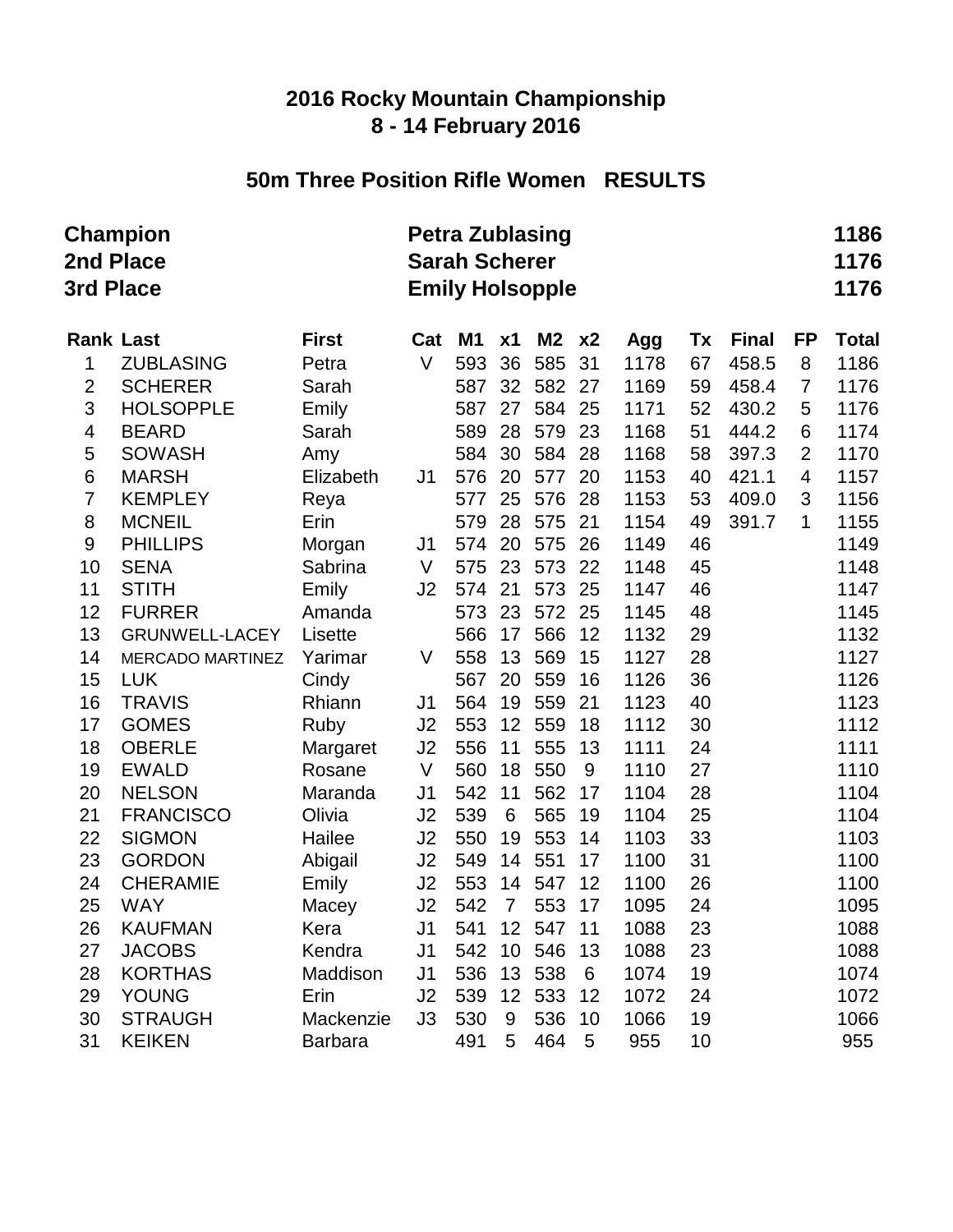#### **50m Three Position Rifle Women Junior RESULTS**

|                  | <b>Champion</b><br>2nd Place<br>3rd Place |              |                | <b>Morgan Phillips</b><br><b>Emily Stith</b><br><b>Elizabeth Marsh</b> |                |                |                |      |    |              |                |       |  |
|------------------|-------------------------------------------|--------------|----------------|------------------------------------------------------------------------|----------------|----------------|----------------|------|----|--------------|----------------|-------|--|
| <b>Rank Last</b> |                                           | <b>First</b> | Cat            | M1                                                                     | x1             | M <sub>2</sub> | x <sub>2</sub> | Agg  | Tx | <b>Final</b> | FP             | Total |  |
| 1                | <b>PHILLIPS</b>                           | Morgan       | J1             | 574                                                                    | 20             | 575            | 26             | 1149 | 46 | 435.5        | 6              | 1155  |  |
| $\overline{2}$   | <b>STITH</b>                              | Emily        | J <sub>2</sub> | 574                                                                    | 21             | 573            | 25             | 1147 | 46 | 450.6        | 8              | 1155  |  |
| 3                | <b>MARSH</b>                              | Elizabeth    | J1             | 576                                                                    | 20             | 577            | 20             | 1153 | 40 | dns          | $\mathbf{1}$   | 1154  |  |
| 4                | <b>TRAVIS</b>                             | Rhiann       | J1             | 564                                                                    | 19             | 559            | 21             | 1123 | 40 | 449.3        | $\overline{7}$ | 1130  |  |
| 5                | <b>GOMES</b>                              | Ruby         | J <sub>2</sub> | 553                                                                    | 12             | 559            | 18             | 1112 | 30 | 419.9        | 5              | 1117  |  |
| 6                | <b>OBERLE</b>                             | Margaret     | J2             | 556                                                                    | 11             | 555            | 13             | 1111 | 24 | 268.1        | 2              | 1113  |  |
| $\overline{7}$   | <b>NELSON</b>                             | Maranda      | J <sub>1</sub> | 542                                                                    | 11             | 562            | 17             | 1104 | 28 | 388.8        | 3              | 1107  |  |
| 8                | <b>GORDON</b>                             | Abigail      | J2             | 549                                                                    | 14             | 551            | 17             | 1100 | 31 | 397.8        | 4              | 1104  |  |
| $9\,$            | <b>FRANCISCO</b>                          | Olivia       | J <sub>2</sub> | 539                                                                    | 6              | 565            | 19             | 1104 | 25 |              |                | 1104  |  |
| 10               | <b>SIGMON</b>                             | Hailee       | J <sub>2</sub> | 550                                                                    | 19             | 553            | 14             | 1103 | 33 |              |                | 1103  |  |
| 11               | <b>CHERAMIE</b>                           | Emily        | J2             | 553                                                                    | 14             | 547            | 12             | 1100 | 26 |              |                | 1100  |  |
| 12               | <b>WAY</b>                                | Macey        | J <sub>2</sub> | 542                                                                    | $\overline{7}$ | 553            | 17             | 1095 | 24 |              |                | 1095  |  |
| 13               | <b>KAUFMAN</b>                            | Kera         | J1             | 541                                                                    | 12             | 547            | 11             | 1088 | 23 |              |                | 1088  |  |
| 14               | <b>JACOBS</b>                             | Kendra       | J1             | 542                                                                    | 10             | 546            | 13             | 1088 | 23 |              |                | 1088  |  |
| 15               | <b>KORTHAS</b>                            | Maddison     | J1             | 536                                                                    | 13             | 538            | 6              | 1074 | 19 |              |                | 1074  |  |
| 16               | <b>YOUNG</b>                              | Erin         | J <sub>2</sub> | 539                                                                    | 12             | 533            | 12             | 1072 | 24 |              |                | 1072  |  |
| 17               | <b>STRAUGH</b>                            | Mackenzie    | J3             | 530                                                                    | 9              | 536            | 10             | 1066 | 19 |              |                | 1066  |  |